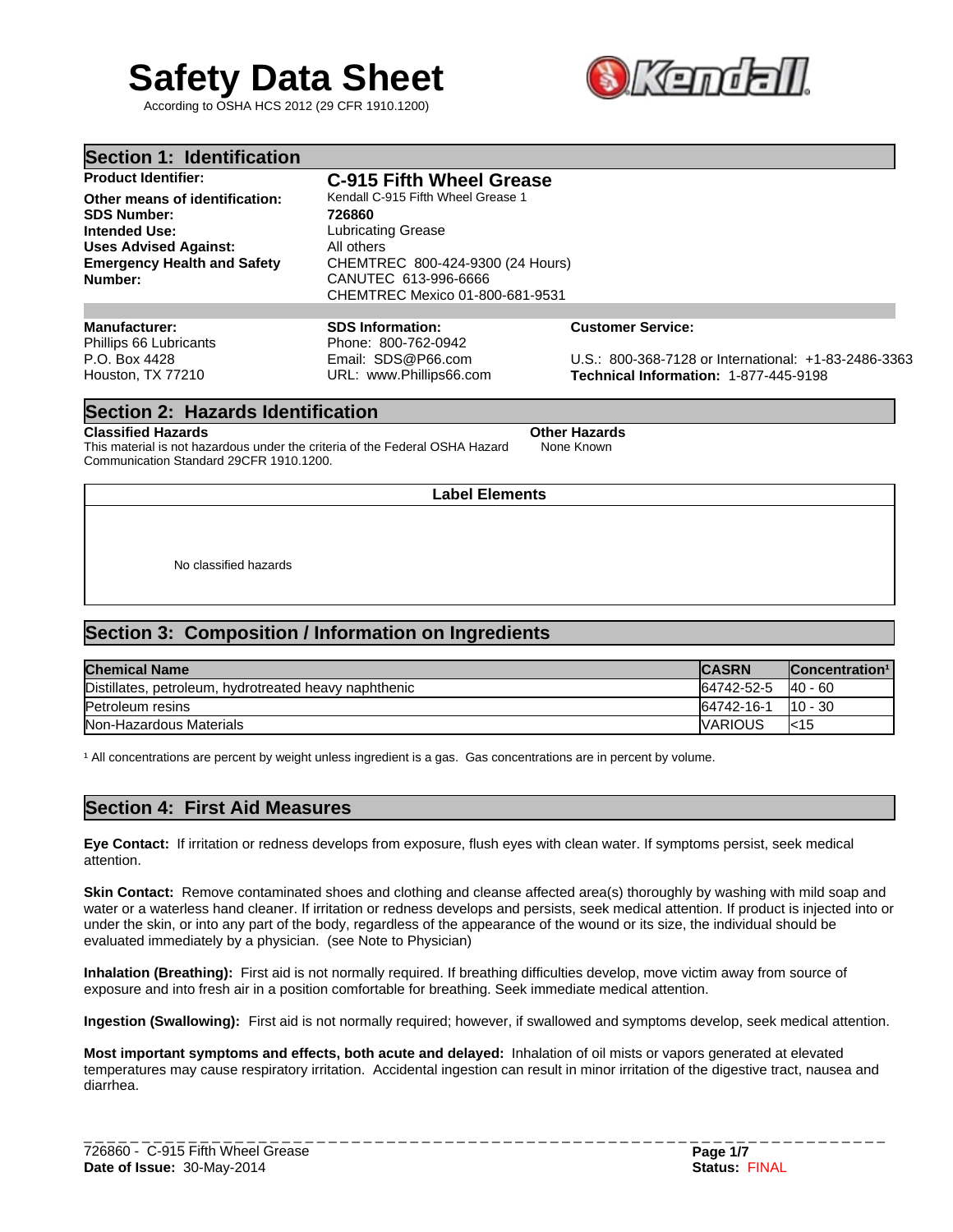1 (Slight) 2 (Moderate) 3 (Serious) 4 (Severe)

**Notes to Physician:** When using high-pressure equipment, injection of product under the skin can occur. In this case, the casualty should be sent immediately to the hospital. Do not wait for symptoms to develop. High-pressure hydrocarbon injection injuries may produce substantial necrosis of underlying tissue despite an innocuous appearing external wound. These injuries often require extensive emergency surgical debridement and all injuries should be evaluated by a specialist in order to assess the extent of injury. Early surgical treatment within the first few hours may significantly reduce the ultimate extent of injury.

\_ \_ \_ \_ \_ \_ \_ \_ \_ \_ \_ \_ \_ \_ \_ \_ \_ \_ \_ \_ \_ \_ \_ \_ \_ \_ \_ \_ \_ \_ \_ \_ \_ \_ \_ \_ \_ \_ \_ \_ \_ \_ \_ \_ \_ \_ \_ \_ \_ \_ \_ \_ \_ \_ \_ \_ \_ \_ \_ \_ \_ \_ \_ \_ \_ \_ \_ \_ \_

## **Section 5: Fire-Fighting Measures**

## **NFPA 704 Hazard Class**

**Health: 0 Flammability: 1 Instability: 0 0 0 (Minimal)** 

**Extinguishing Media:** Dry chemical, carbon dioxide, foam, or water spray is recommended. Water or foam may cause frothing of materials heated above 212°F / 100°C. Carbon dioxide can displace oxygen. Use caution when applying carbon dioxide in confined spaces. Simultaneous use of foam and water on the same surface is to be avoided as water destroys the foam.

## **Specific hazards arising from the chemical**

**Unusual Fire & Explosion Hazards:** This material may burn, but will not ignite readily. If container is not properly cooled, it can rupture in the heat of a fire. This product will float and can be reignited on surface water. Vapors are heavier than air and can accumulate in low areas.

**Hazardous Combustion Products:** Combustion may yield smoke, carbon monoxide, and other products of incomplete combustion. Oxides of sulfur, nitrogen or phosphorus may also be formed.

**Special protective actions for firefighters:** Move undamaged containers from immediate hazard area if it can be done safely. Water spray may be useful in minimizing or dispersing vapors and to protect personnel. For fires beyond the initial stage, emergency responders in the immediate hazard area should wear protective clothing. When the potential chemical hazard is unknown, in enclosed or confined spaces, a self contained breathing apparatus should be worn. In addition, wear other appropriate protective equipment as conditions warrant (see Section 8).

Avoid spreading burning liquid with water used for cooling purposes. Cool equipment exposed to fire with water, if it can be done safely. Isolate immediate hazard area and keep unauthorized personnel out. Stop spill/release if it can be done safely.

**See Section 9 for Flammable Properties including Flash Point and Flammable (Explosive) Limits**

# **Section 6: Accidental Release Measures**

**Personal precautions, protective equipment and emergency procedures:** This material may burn, but will not ignite readily. Keep all sources of ignition away from spill/release. Stay upwind and away from spill/release. Avoid direct contact with material. For large spillages, notify persons down wind of the spill/release, isolate immediate hazard area and keep unauthorized personnel out. Wear appropriate protective equipment, including respiratory protection, as conditions warrant (see Section 8). See Sections 2 and 7 for additional information on hazards and precautionary measures.

**Environmental Precautions:** Stop spill/release if it can be done safely. Prevent spilled material from entering sewers, storm drains, other unauthorized drainage systems, and natural waterways. Use water sparingly to minimize environmental contamination and reduce disposal requirements. If spill occurs on water notify appropriate authorities and advise shipping of any hazard. Spills into or upon navigable waters, the contiguous zone, or adjoining shorelines that cause a sheen or discoloration on the surface of the water, may require notification of the National Response Center (phone number 800-424-8802).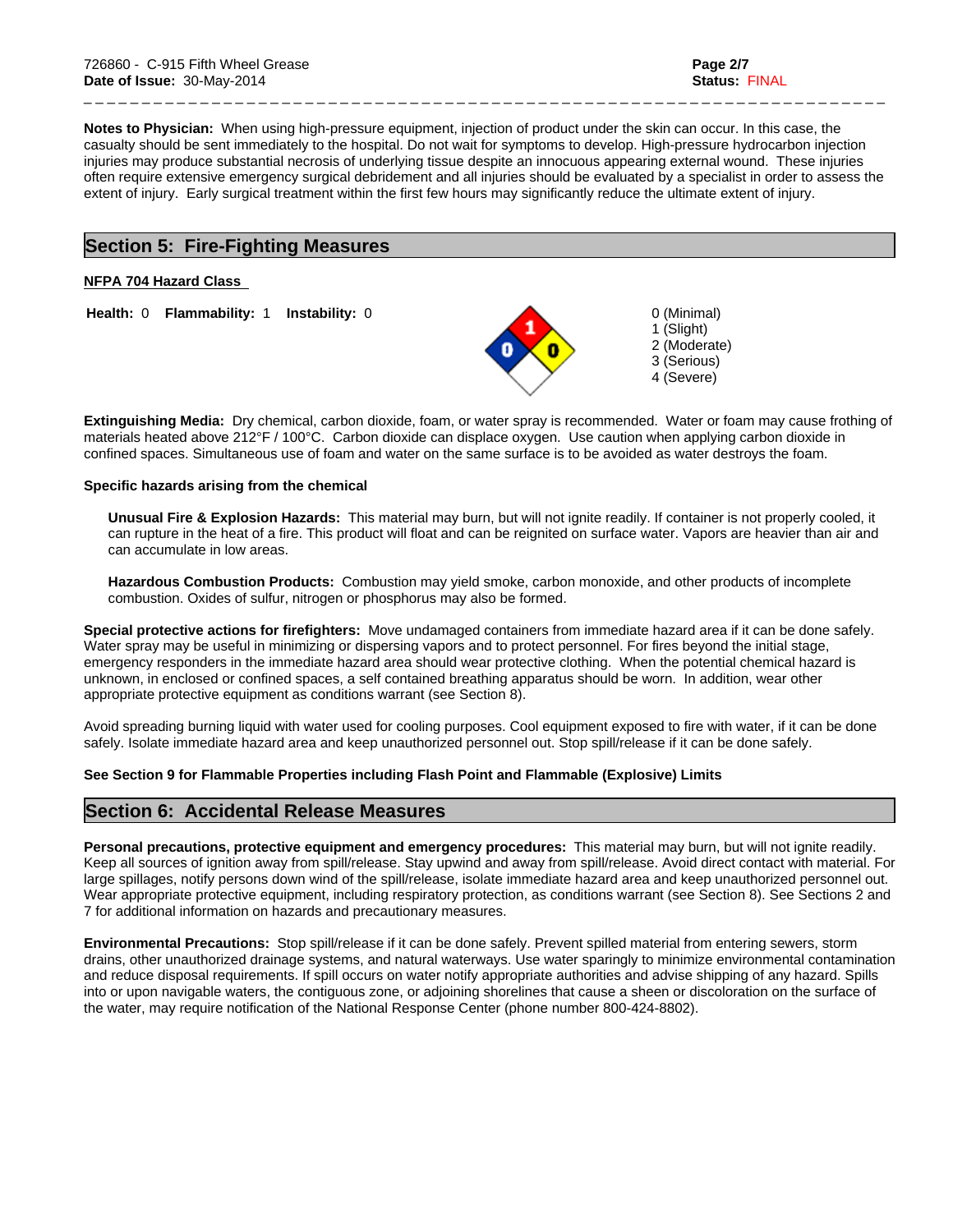**Methods and material for containment and cleaning up:** Notify relevant authorities in accordance with all applicable regulations. Immediate cleanup of any spill is recommended. Dike far ahead of spill for later recovery or disposal. Absorb spill with inert material such as sand or vermiculite, and place in suitable container for disposal. If spilled on water remove with appropriate methods (e.g. skimming, booms or absorbents). In case of soil contamination, remove contaminated soil for remediation or disposal, in accordance with local regulations.

\_ \_ \_ \_ \_ \_ \_ \_ \_ \_ \_ \_ \_ \_ \_ \_ \_ \_ \_ \_ \_ \_ \_ \_ \_ \_ \_ \_ \_ \_ \_ \_ \_ \_ \_ \_ \_ \_ \_ \_ \_ \_ \_ \_ \_ \_ \_ \_ \_ \_ \_ \_ \_ \_ \_ \_ \_ \_ \_ \_ \_ \_ \_ \_ \_ \_ \_ \_ \_

Recommended measures are based on the most likely spillage scenarios for this material; however local conditions and regulations may influence or limit the choice of appropriate actions to be taken. See Section 13 for information on appropriate disposal.

# **Section 7: Handling and Storage**

**Precautions for safe handling:** Keep away from flames and hot surfaces. Wash thoroughly after handling. Use good personal hygiene practices and wear appropriate personal protective equipment (see section 8). Do not wear contaminated clothing or shoes. Do not enter confined spaces such as tanks or pits without following proper entry procedures such as ASTM D-4276 and 29CFR 1910.146. Spills will produce very slippery surfaces. High pressure injection of hydrocarbon fuels, hydraulic oils or greases under the skin may have serious consequences even though no symptoms or injury may be apparent. This can happen accidentally when using high pressure equipment such as high pressure grease guns, fuel injection apparatus or from pinhole leaks in tubing of high pressure hydraulic oil equipment.

**Conditions for safe storage:** Store only in approved containers. Use and store this material in cool, dry, well-ventilated area away from heat and all sources of ignition. Keep away from any incompatible material (see Section 10). Protect container(s) against physical damage. Keep container(s) tightly closed and properly labeled.

"Empty" containers retain residue and may be dangerous. Do not pressurize, cut, weld, braze, solder, drill, grind, or expose such containers to heat, flame, sparks, or other sources of ignition. They may explode and cause injury or death. "Empty" drums should be completely drained, properly bunged, and promptly shipped to the supplier or a drum reconditioner. All containers should be disposed of in an environmentally safe manner and in accordance with governmental regulations. Before working on or in tanks which contain or have contained this material, refer to OSHA regulations, ANSI Z49.1, and other references pertaining to cleaning, repairing, welding, or other contemplated operations.

# **Section 8: Exposure controls/personal protection**

| <b>Chemical Name</b>                       | <b>ACGIH</b>                                           | <b>OSHA</b>               | Other   |
|--------------------------------------------|--------------------------------------------------------|---------------------------|---------|
| Distillates, petroleum, hydrotreated heavy | TWA: $5mq/m3$                                          | TWA: $5$ ma/m $3$         | $- - -$ |
| <b>Inaphthenic</b>                         | STEL: $10 \text{ mg/m}^3$<br>as Oil Mist, if Generated | as Oil Mist, if Generated |         |

**Note: State, local or other agencies or advisory groups may have established more stringent limits. Consult an industrial hygienist or similar professional, or your local agencies, for further information.**

**Engineering controls:** If current ventilation practices are not adequate to maintain airborne concentrations below the established exposure limits, additional engineering controls may be required.

**Eye/Face Protection:** The use of eye/face protection is not normally required; however, good industrial hygiene practice suggests the use of eye protection that meets or exceeds ANSI Z.87.1 whenever working with chemicals.

**Skin/Hand Protection:** The use of skin protection is not normally required; however, good industrial hygiene practice suggests the use of gloves or other appropriate skin protection whenever working with chemicals. Suggested protective materials: Nitrile

**Respiratory Protection:** Respiratory protection is not normally required under intended conditions of use. Emergencies or conditions that could result in significant airborne exposures may require the use of NIOSH approved respiratory protection. An industrial hygienist or other appropriate health and safety professional should be consulted for specific guidance under these situations.

**Suggestions provided in this section for exposure control and specific types of protective equipment are based on readily available information. Users should consult with the specific manufacturer to confirm the performance of their protective equipment. Specific situations may require consultation with industrial hygiene, safety, or engineering professionals.**

# **Section 9: Physical and Chemical Properties**

**Note:** Unless otherwise stated, values are determined at 20°C (68°F) and 760 mm Hg (1 atm). Data represent typical values and are not intended to be specifications.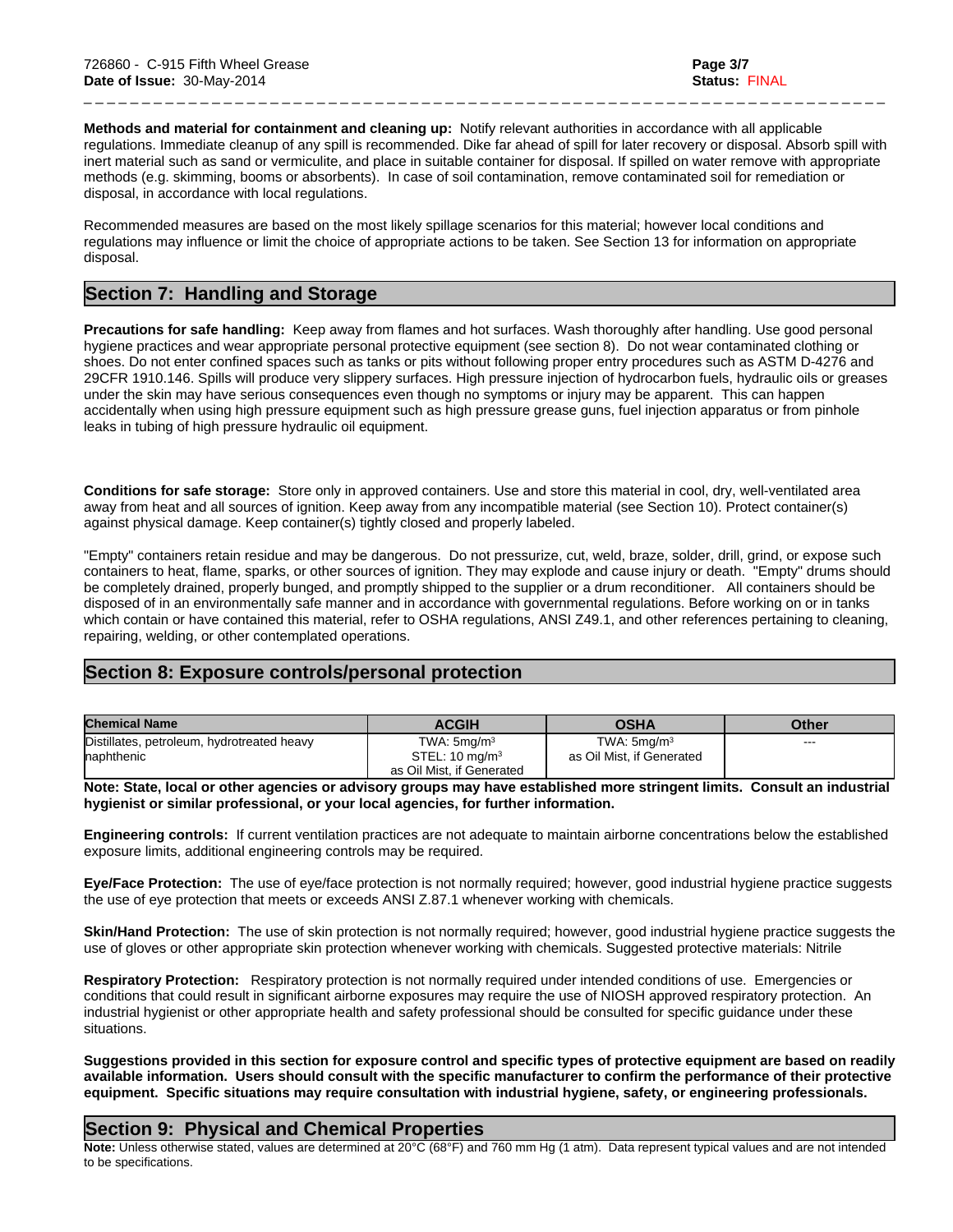| Appearance: black                                | <b>Flash Point:</b> > 428 °F / > 220 °C     |
|--------------------------------------------------|---------------------------------------------|
| Physical Form: Semi-Solid                        | Test Method: Cleveland Open Cup (COC).      |
| <b>Odor: Petroleum</b>                           | Initial Boiling Point/Range: No data        |
| Odor Threshold: No data                          | Vapor Pressure: No data                     |
| <b>pH:</b> Not applicable                        | Partition Coefficient (n-octanol/water) (Ko |
| Vapor Density (air=1): $> 5$                     | Melting/Freezing Point: No data             |
| Upper Explosive Limits (vol % in air): No data   | Auto-ignition Temperature: No data          |
| Lower Explosive Limits (vol % in air): No data   | Decomposition Temperature: No data          |
| Evaporation Rate (nBuAc=1): <1                   | Specific Gravity (water=1): 0.90 @ 60°F (   |
| <b>Particle Size: Not applicable</b>             | <b>Bulk Density: 7.52 lbs/gal</b>           |
| <b>Percent Volatile: Negligible</b>              | Viscosity: No data                          |
| <b>Flammability (solid, gas):</b> Not applicable | <b>Solubility in Water: Insoluble</b>       |
|                                                  |                                             |

**Appearance:** black **Flash Point:** > 428 °F / > 220 °C **Cleveland Open Cup (COC), ASTM D92 Point/Range: No data re:** No data **ficient (n-octanol/water) (Kow):** No data **ing Point: No data Temperature: No data Lower Temperature: No data Evaporation Rate (nBuAc=1):** <1 **Specific Gravity (water=1):** 0.90 @ 60ºF (15.6ºC) **Particle Size:** Not applicable **Bulk Density:** 7.52 lbs/gal **Vater: Insoluble** 

\_ \_ \_ \_ \_ \_ \_ \_ \_ \_ \_ \_ \_ \_ \_ \_ \_ \_ \_ \_ \_ \_ \_ \_ \_ \_ \_ \_ \_ \_ \_ \_ \_ \_ \_ \_ \_ \_ \_ \_ \_ \_ \_ \_ \_ \_ \_ \_ \_ \_ \_ \_ \_ \_ \_ \_ \_ \_ \_ \_ \_ \_ \_ \_ \_ \_ \_ \_ \_

## **Section 10: Stability and Reactivity**

**Reactivity:** Not chemically reactive.

**Chemical stability:** Stable under normal ambient and anticipated conditions of use.

**Possibility of hazardous reactions:** Hazardous reactions not anticipated.

**Conditions to avoid:** Extended exposure to high temperatures can cause decomposition. Avoid all possible sources of ignition.

**Incompatible materials:** Avoid contact with strong oxidizing agents and strong reducing agents.

**Hazardous decomposition products:** Not anticipated under normal conditions of use.

# **Section 11: Toxicological Information**

## **Information on Toxicological Effects of Substance/Mixture**

## **Substance / Mixture**

| <b>Acute Toxicity</b> | <b>Hazard</b>          | <b>Additional Information</b> | LC50/LD50 Data            |
|-----------------------|------------------------|-------------------------------|---------------------------|
|                       |                        |                               |                           |
| <b>Inhalation</b>     | Unlikely to be harmful |                               | >5 mg/L (mist, estimated) |
|                       |                        |                               |                           |
| <b>Dermal</b>         | Unlikely to be harmful |                               | > 2 g/kg (estimated)      |
|                       |                        |                               |                           |
| Oral                  | Unlikely to be harmful |                               | $>$ 5 g/kg (estimated)    |
|                       |                        |                               |                           |

**Aspiration Hazard:** Not expected to be an aspiration hazard.

**Skin Corrosion/Irritation:** Not expected to be irritating. Repeated exposure may cause skin dryness or cracking.

**Serious Eye Damage/Irritation:** Not expected to be irritating.

**Skin Sensitization:** No information available on the mixture, however none of the components have been classified for skin sensitization (or are below the concentration threshold for classification).

**Respiratory Sensitization:** No information available on the mixture, however none of the components have been classified for respiratory sensitization (or are below the concentration threshold for classification).

**Specific Target Organ Toxicity (Single Exposure):** No information available on the mixture, however none of the components have been classified for target organ toxicity (or are below the concentration threshold for classification).

**Specific Target Organ Toxicity (Repeated Exposure):** No information available on the mixture, however none of the components have been classified for target organ toxicity (or are below the concentration threshold for classification). Based on component information.

**Carcinogenicity:** No information available. This product contains small quantities of crystalline silica (quartz) which has been shown to cause silicosis and respiratory cancer in humans after repeated, long term exposure. Because the silica in this product is entrained in a thick matrix inhalation exposure is not likely.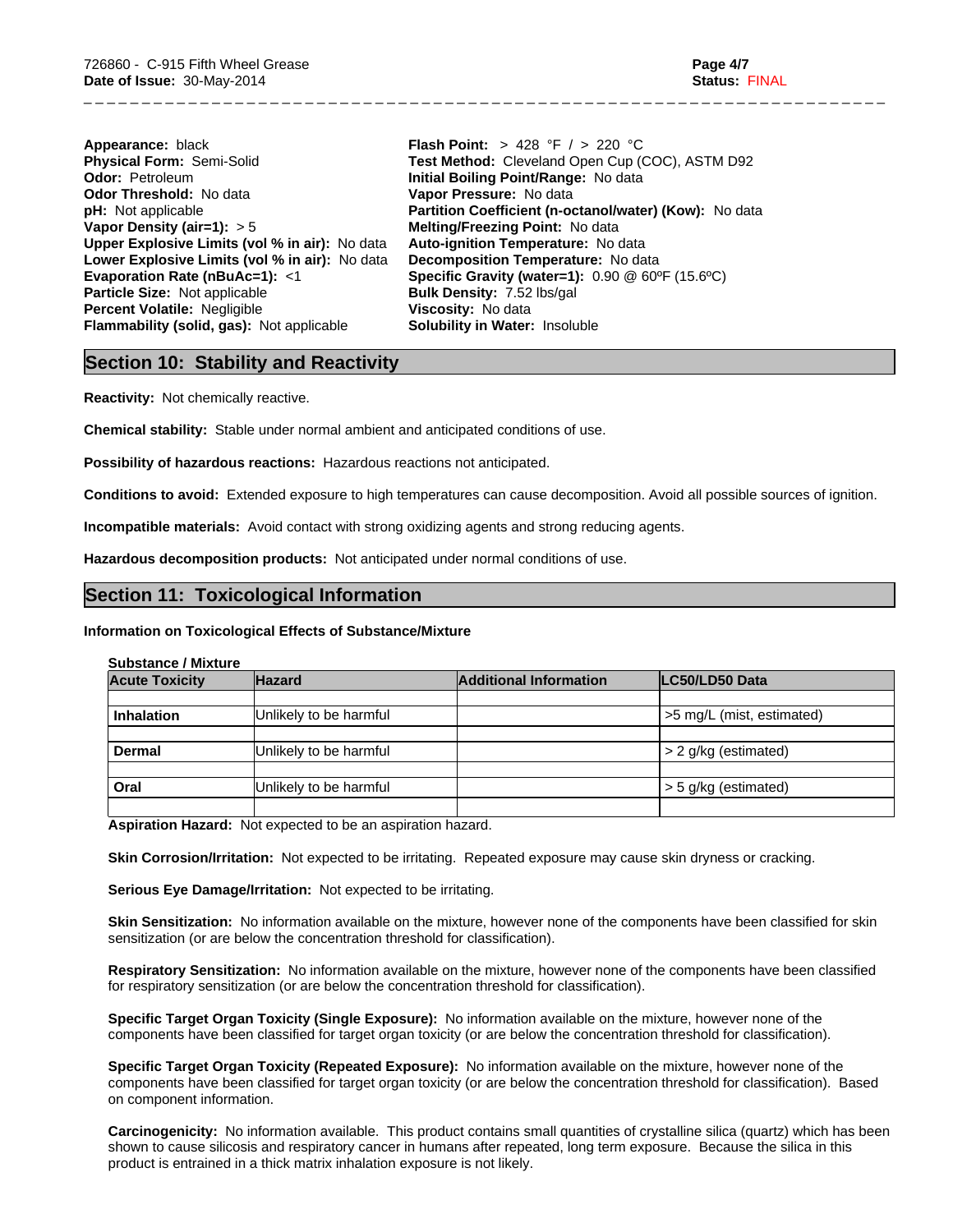**Germ Cell Mutagenicity:** No information available on the mixture, however none of the components have been classified for germ cell mutagenicity (or are below the concentration threshold for classification).

\_ \_ \_ \_ \_ \_ \_ \_ \_ \_ \_ \_ \_ \_ \_ \_ \_ \_ \_ \_ \_ \_ \_ \_ \_ \_ \_ \_ \_ \_ \_ \_ \_ \_ \_ \_ \_ \_ \_ \_ \_ \_ \_ \_ \_ \_ \_ \_ \_ \_ \_ \_ \_ \_ \_ \_ \_ \_ \_ \_ \_ \_ \_ \_ \_ \_ \_ \_ \_

**Reproductive Toxicity:** No information available on the mixture, however none of the components have been classified for reproductive toxicity (or are below the concentration threshold for classification).

## **Information on Toxicological Effects of Components**

## **Distillates, petroleum, hydrotreated heavy naphthenic**

*Carcinogenicity:* This oil has been highly refined by a variety of processes to reduce aromatics and improve performance characteristics. It meets the IP-346 criteria of less than 3 percent PAH's and is not considered a carcinogen by the International Agency for Research on Cancer.

## **Petroleum resins**

*Carcinogenicity:* A large, multi-country epidemiology study of European paving asphalt workers reported an increased incidence of lung cancers, but a follow-up case control study concluded that the lung cancers could have been caused by exposure to cigarette smoke or coal tar. Other studies of workers exposed to asphalt emissions during paving with straight run asphalt have shown mixed findings, with some showing mutagenic and other genotoxic/cytogenetic effects in the workers. Fume condensates collected from storage tanks containing paving asphalt did not produce tumors when applied repeatedly to the skin of mice for two years. Similar negative findings have been reported in studies where neat asphalt, or asphalt dissolved in mineral oil, was evaluated in dermal carcinogenicity studies. The International Agency for Research on Cancer (IARC) published a preliminary finding in late 2011 indicating that occupational exposures to straight-run asphalts and their emissions during road paving presented a potential cancer risk to humans.

*Target Organs:* Some human studies have reported small increases in non-malignant respiratory symptoms, mostly evaluated by tests of lung function, the majority of which suffer from potential confounding co-exposures, recall bias or other shortcomings in design. A two year rat inhalation study of asphalt fume condensates, collected under controlled field conditions, did not produce significant adverse effects.

#### **Quartz**

*Carcinogenicity:* The International Agency for Research on Cancer (IARC) has determined that inhaled crystalline silica in the form of quartz or cristobalite is carcinogenic to humans. Crystalline silica has also been identified as a carcinogen by NTP. *Target Organs:* Prolonged or repeated overexposure to crystalline silica may result in progressive and irreversible lung disease (silicosis) characterized by pneumoconiosis (dust congested lungs), chronic bronchitis (lung inflammation), and fibrotic changes (development of scar tissue) in the lung.

# **Section 12: Ecological Information**

## **GHS Classification: No classified hazards**

**Toxicity:** Experimental studies on the base oil component of lubricating greases show that acute aquatic toxicity values are greater than 1000 mg/L. These values are consistent with the predicted aquatic toxicity of these substances based on their hydrocarbon compositions. However, there is insufficient information available on the toxicity of the thickening agents used in greases. They should be regarded as capable of causing long term adverse effects in the aquatic environment.

**Persistence and Degradability:** The base oil constituents of greases are expected to be inherently, but not readily biodegradable. Some of the thickening agents may be readily biodegradable.

**Bioaccumulative Potential:** Log Kow values measured for the hydrocarbon components of this material range from 4 to greater than 6, and therefore are regarded as having the potential to bioaccumulate. In practice, metabolic processes may reduce bioconcentration.

**Mobility in Soil:** Volatilization to air is not expected to be a significant fate process due to the low vapor pressure of this material. Components may behave differently in the aquatic environment with soaps dispersing and dissolving to some extent in water while the hydrocarbons will float on the surface due to their low water solubility. The hydrocarbon portion would be expected to show low mobility in soil and water. The major environmental fate would be expected to be biodegradation.

#### **Other adverse effects:** None anticipated.

# **Section 13: Disposal Considerations**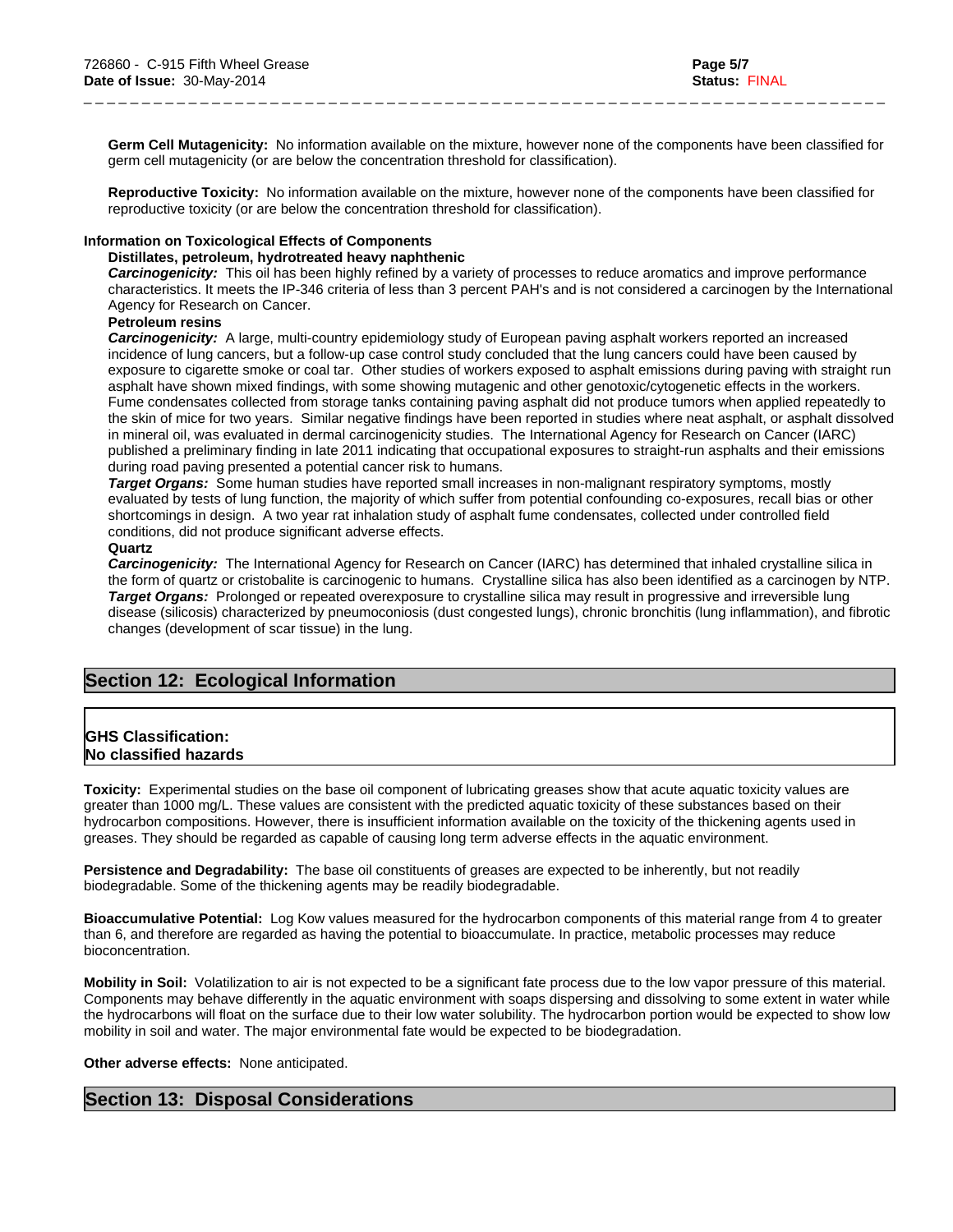The generator of a waste is always responsible for making proper hazardous waste determinations and needs to consider state and local requirements in addition to federal regulations. This material, if discarded as produced, would not be a federally regulated RCRA "listed" hazardous waste and is not believed to exhibit characteristics of hazardous waste. See Sections 7 and 8 for information on handling, storage and personal protection and Section 9 for physical/chemical properties. It is possible that the material as produced contains constituents which are not required to be listed in the SDS but could affect the hazardous waste determination. Additionally, use which results in chemical or physical change of this material could subject it to regulation as a hazardous waste.This material under most intended uses would become "Used Oil" due to contamination by physical or chemical impurities. Whenever possible, Recycle used oil in accordance with applicable federal and state or local regulations. Container contents should be completely used and containers should be emptied prior to discard.

\_ \_ \_ \_ \_ \_ \_ \_ \_ \_ \_ \_ \_ \_ \_ \_ \_ \_ \_ \_ \_ \_ \_ \_ \_ \_ \_ \_ \_ \_ \_ \_ \_ \_ \_ \_ \_ \_ \_ \_ \_ \_ \_ \_ \_ \_ \_ \_ \_ \_ \_ \_ \_ \_ \_ \_ \_ \_ \_ \_ \_ \_ \_ \_ \_ \_ \_ \_ \_

# **Section 14: Transport Information**

| U.S. Department of Transportation (DOT)       |                                                                                                                                           |
|-----------------------------------------------|-------------------------------------------------------------------------------------------------------------------------------------------|
| <b>Shipping Description:</b>                  | Not regulated                                                                                                                             |
| Note:                                         | If shipped by land in a packaging having a capacity of 3,500 gallons or more, the<br>provisions of 49 CFR, Part 130 apply. (Contains oil) |
| International Maritime Dangerous Goods (IMDG) |                                                                                                                                           |
| <b>Shipping Description:</b>                  | Not regulated                                                                                                                             |
| Note:                                         | U.S. DOT compliance requirements may apply. See 49 CFR 171.22, 23 & 25.                                                                   |

**Transport in bulk according to Annex II of MARPOL 73/78 and the IBC Code:** Not applicable

## **International Civil Aviation Org. / International Air Transport Assoc. (ICAO/IATA)**

**UN/ID #:** *Not regulated*

**Note:** *U.S. DOT compliance requirements may apply. See 49 CFR 171.22, 23 & 24.*

|                                        | $\sim$ | Aircraft<br>assenger<br>u- | Only<br>Cargo<br>Aircraft |
|----------------------------------------|--------|----------------------------|---------------------------|
| Pac.<br>Instruction $#$ :<br>.<br>.    | $---$  | ---                        | ---                       |
| Max.<br>Dar<br>Otv<br>Nat.<br>Package: | $---$  | ---                        | ---                       |
|                                        |        |                            |                           |

# **Section 15: Regulatory Information**

#### **CERCLA/SARA - Section 302 Extremely Hazardous Substances and TPQs (in pounds):**

This material does not contain any chemicals subject to the reporting requirements of SARA 302 and 40 CFR 372.

#### **CERCLA/SARA - Section 311/312 (Title III Hazard Categories)**

| <b>Acute Health Hazard:</b>   | No |
|-------------------------------|----|
| <b>Chronic Health Hazard:</b> | N٥ |
| Fire Hazard:                  | N٥ |
| <b>Pressure Hazard:</b>       | N٥ |
| <b>Reactive Hazard:</b>       | N٥ |

## **CERCLA/SARA - Section 313 and 40 CFR 372:**

This material does not contain any chemicals subject to the reporting requirements of SARA 313 and 40 CFR 372.

## **EPA (CERCLA) Reportable Quantity (in pounds):**

This material does not contain any chemicals with CERCLA Reportable Quantities.

## **California Proposition 65:**

Warning: This material may contain detectable quantities of the following chemicals, known to the State of California to cause cancer, birth defects or other reproductive harm, and which may be subject to the warning requirements of California Proposition 65 (CA Health & Safety Code Section 25249.5):

| <b>Chemical Name</b> | <b>Type of Toxicity</b> |  |
|----------------------|-------------------------|--|
| Quartz               | Cancer<br>_ _ _ _       |  |

## **International Hazard Classification**